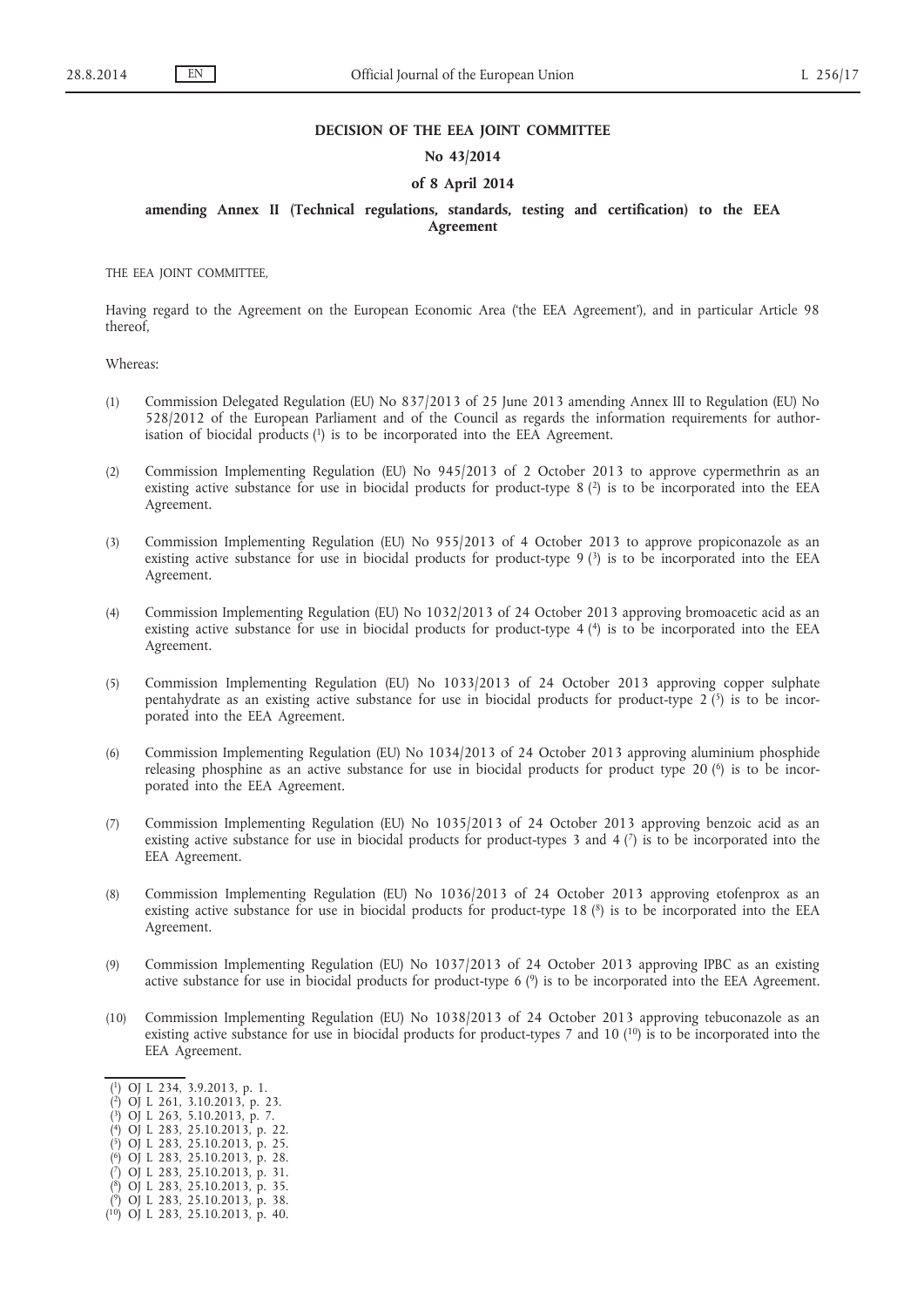- (11) Commission Implementing Regulation (EU) No 1039/2013 of 24 October 2013 modifying the approval of nonanoic acid as an existing active substance for use in biocidal products for product-type  $2(1)$  is to be incorporated into the EEA Agreement.
- (12) Annex II to the EEA Agreement should therefore be amended accordingly,

HAS ADOPTED THIS DECISION:

#### *Article 1*

Chapter XV of Annex II to the EEA Agreement shall be amended as follows:

- 1. The following indent is added in point 12n (Regulation (EU) No 528/2012 of the European Parliament and of the Council):
	- '— **32013 R 0837**: Commission Delegated Regulation (EU) No 837/2013 of 25 June 2013 (OJ L 234, 3.9.2013, p. 1).'
- 2. The following points are inserted after point 12n (Regulation (EU) No 528/2012 of the European Parliament and of the Council):
	- '12na. **32013 R 0945**: Commission Implementing Regulation (EU) No 945/2013 of 2 October 2013 to approve cypermethrin as an existing active substance for use in biocidal products for product-type 8 (OJ  $\hat{L}$  261, 3.10.2013, p. 23).
	- 12nb. **32013 R 0955**: Commission Implementing Regulation (EU) No 955/2013 of 4 October 2013 to approve propiconazole as an existing active substance for use in biocidal products for product-type 9 (OJ L 263, 5.10.2013, p. 7).
	- 12nc. **32013 R 1032**: Commission Implementing Regulation (EU) No 1032/2013 of 24 October 2013 approving bromoacetic acid as an existing active substance for use in biocidal products for product-type 4 (O) L 283, 25.10.2013, p. 22).
	- 12nd. **32013 R 1033**: Commission Implementing Regulation (EU) No 1033/2013 of 24 October 2013 approving copper sulphate pentahydrate as an existing active substance for use in biocidal products for product-type 2 (OJ L 283, 25.10.2013, p. 25).
	- 12ne. **32013 R 1034**: Commission Implementing Regulation (EU) No 1034/2013 of 24 October 2013 approving aluminium phosphide releasing phosphine as an active substance for use in biocidal products for product type 20 (OJ L 283, 25.10.2013, p. 28).
	- 12nf. **32013 R 1035**: Commission Implementing Regulation (EU) No 1035/2013 of 24 October 2013 approving benzoic acid as an existing active substance for use in biocidal products for product-types 3 and 4 (OJ L 283, 25.10.2013, p. 31).
	- 12ng. **32013 R 1036**: Commission Implementing Regulation (EU) No 1036/2013 of 24 October 2013 approving etofenprox as an existing active substance for use in biocidal products for product-type 18 (OJ L 283, 25.10.2013, p. 35).
	- 12nh. **32013 R 1037**: Commission Implementing Regulation (EU) No 1037/2013 of 24 October 2013 approving IPBC as an existing active substance for use in biocidal products for product-type 6 (OJ L 283, 25.10.2013, p. 38).

<sup>(</sup> 1) OJ L 283, 25.10.2013, p. 43.